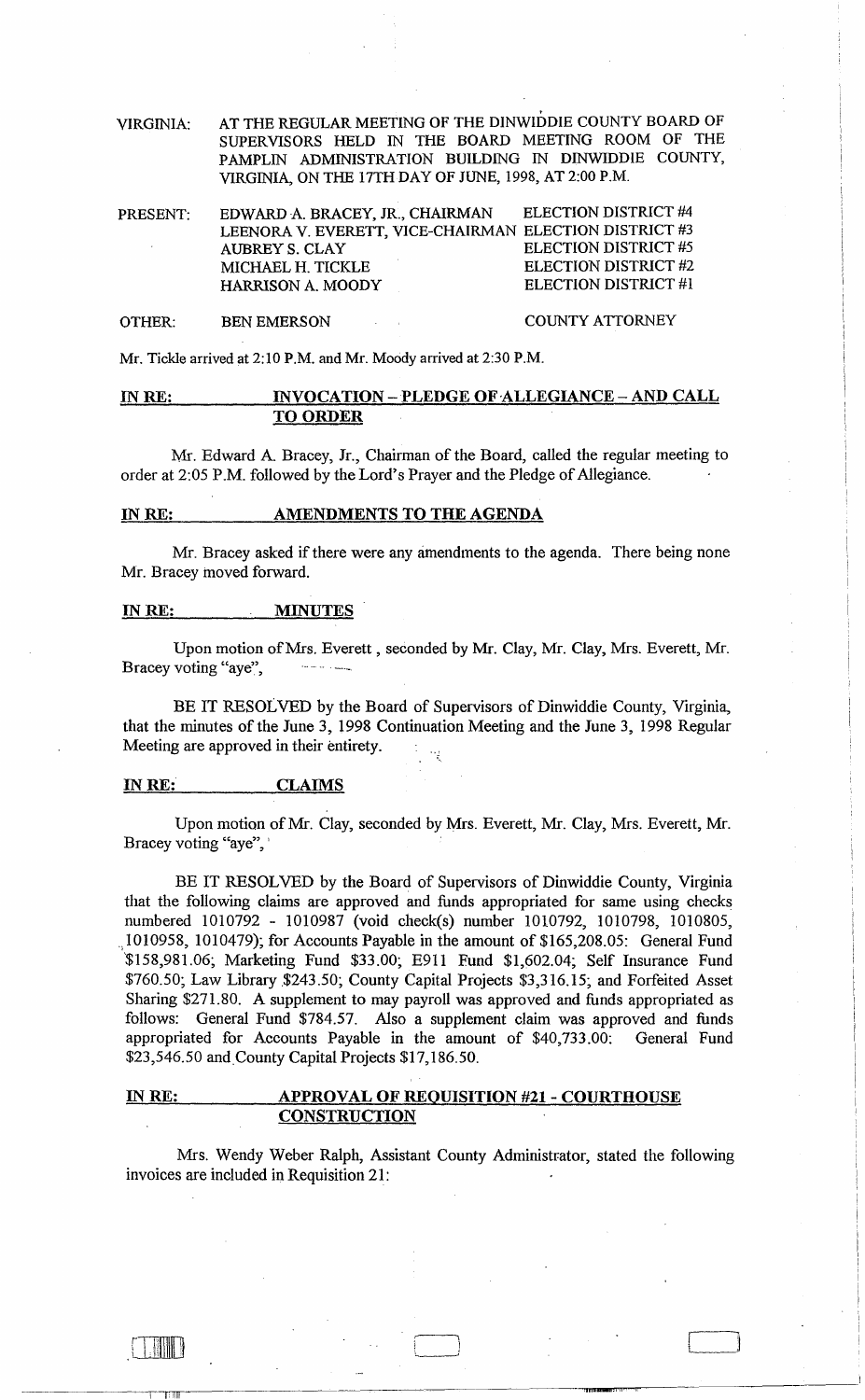$\mathcal{L}^{\mathcal{L}}_{\mathcal{L}}$  and the set of the set of the set of the set of the set of  $\mathcal{L}^{\mathcal{L}}$ 

 $\mathcal{L}^{\text{max}}_{\text{max}}$  and  $\mathcal{L}^{\text{max}}_{\text{max}}$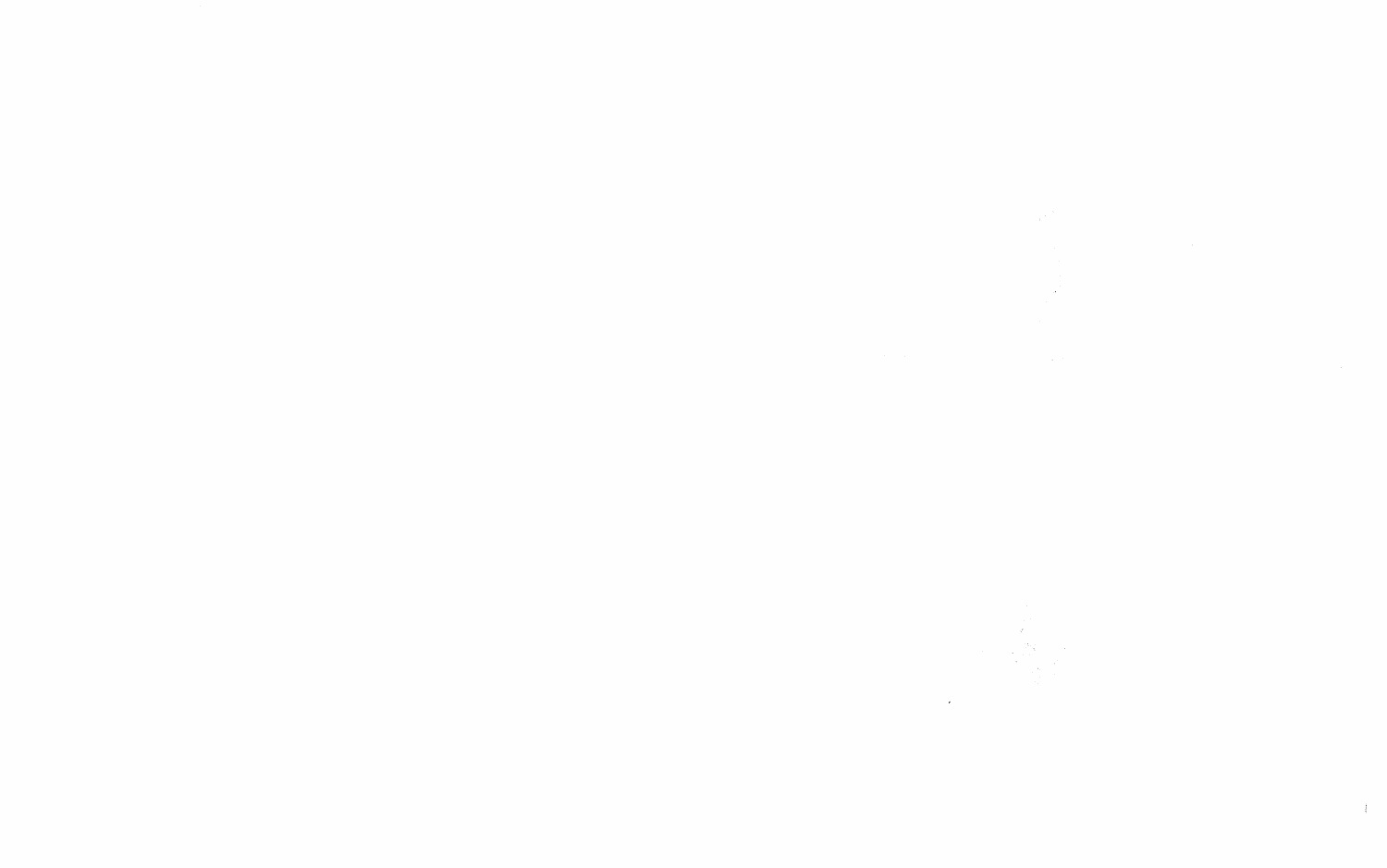| C W WARTHEN COMPANY                    | \$20,358.00 |
|----------------------------------------|-------------|
| C W WARTHEN COMPANY                    | 2,890.00    |
| <b>BEI T/A WYTHE CONTRACT SALES CO</b> | 1,722.86    |
| ECS, LTD                               | 220.00      |
| DUNBAR, MILBY, WILLIAMS, PITTMAN &     |             |
| <b>VAUGHAN</b>                         | 147.50      |
| <b>TOTAL REQUISITION 21</b>            | \$25,338.36 |
|                                        |             |

 $\left(\begin{array}{cc} 1 & 1 \\ 1 & 1 \end{array}\right)$ 

 $\bigl[$ 

Upon motion of Mr. Clay, seconded by Mrs. Everett, Mr. Clay, Mr. Tickle, Mrs. Everett, Mr. Bracey voting "aye", .

BE IT RESOLVED by the Board of Supervisors of Dinwiddie County, Virginia that Requisition Number 21 in the amount of \$25,338.36 be approved and funds appropriated for CIP expenses for the Courthouse Project Fund.

## IN RE: *APPROVAL OF REQUISITION #32 - SCHOOL* **CONSTRUCTION**

Mrs. Ralph stated Requisition #32 for the School Construction consists of payments to the following:

| KBS, INC.                             | \$583,652.53     |
|---------------------------------------|------------------|
| FROEHLING & ROBERTSON, INC.           | 1,011.50         |
| MID-ATLANTIC SCHOOL EQUIPMENT         | 5,278.88         |
| <b>VIRCO</b>                          | <u>11,306.00</u> |
| <b>TOTAL OF REQUISITION NUMBER 32</b> | \$601,248.91     |

Upon motion of Mr. Tickle, seconded by Mr. Clay, Mr. Clay, Mr. Tickle, Mrs. Everett, Mr. Bracey voting "aye",

BE IT RESOLVED by the Board of Supervisors of Dinwiddie County, Virginia that Requisition Number 32 in the amount of \$601,248.91 be approved and funds appropriated for CIP expenses for the School Project Fund.

#### INRE: CITIZEN COMMENTS

Mr. Bracey asked if there were any citizens who had signed up to speak.

I

I experimental control of the second Mrs. Pamla A. Mann, Administrative Secretary, stated she had one citizen signed

::;

up.

 $\begin{pmatrix} 1 & 1 & 1 \\ 1 & 1 & 1 \end{pmatrix}$ 

The following person addressed the Board:

1. Ms. Thelma L. Stevens, 14602. Gatewood Road, DeWitt, came forward to request assistance from the Board regarding a refund due her from real estate taxes paid in error. She stated she had worked with Sister Marston and Sister Marston had assured Ms. Stevens she would work with her; however, Ms. Stevens had not received the refund. The last correspondence she had received from Mrs. Marston was in 1995. Ms. Stevens stated she had planned to attend the meeting the first part of June and Sister Marston had told her to wait and she would receive an answer within fifteen (15) days. No response has been received. She stated she has waited seven (7) years and she expects to receive interest on her money. She stated she has repeatedly called Sister Marston's office and left messages to no avail. Ms. Stevens stated this was her error but she felt that it should have been cleared by now.

~r-

t**.m...**<br>Tanta tanàna amin'ny f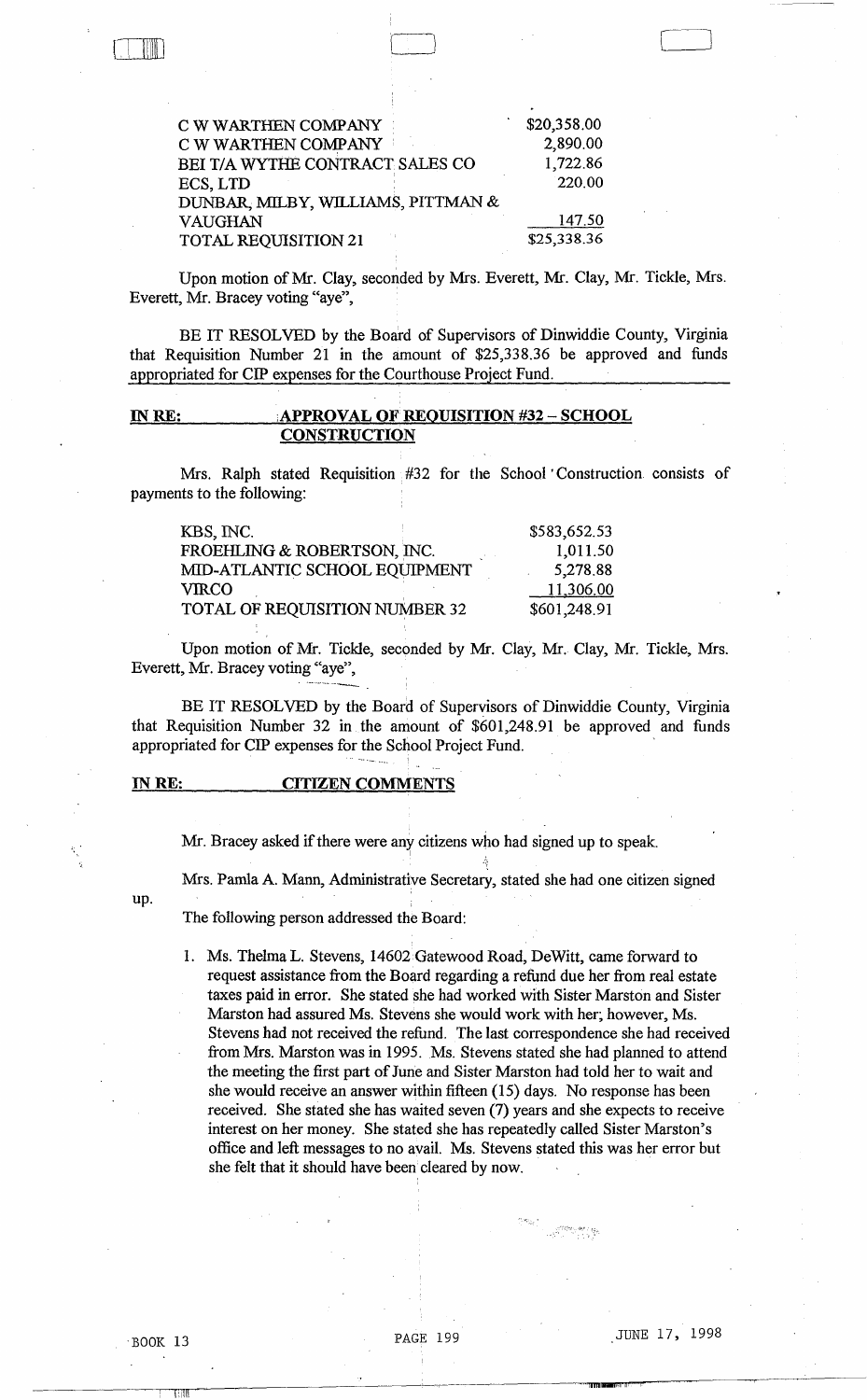Mrs. Deborah M. Marston, Commissioner of the Revenue, came forward stating this matter was out of her hands. The County Attorney needs to handle this. She stated this matter started in 1991 as Ms. Stevens had stated. Pursuant to the State of Virginia Code Section 58.1 3984 - it was out of her jurisdiction to handle. In 1992 she began corresponding with Daniel M. Siegel, County Attorney, on this matter. In 1995 she again corresponded with Daniel M. Siegel on the same matter. She stated she can do nothing more than what she has already done. The Attorney, by the State Statute, has to do an order to be signed for the Judge to reimburse Ms. Stevens her money. She stated she cannot do an order.

Mr. Ben Emerson, County Attorney, stated he would look into this matter and respond to Ms. Stevens within one (1) week.

Mr. Bracey asked if there was anyone present who had not signed up but wished to speak at this time.

There being no additional citizens wishing to speak Mr. Bracey moved forward.

### IN RE: DEPARTMENT OF TRANSPORTATION - REPORT

Mr. Ronald Reekes, Resident Engineer, Virginia Department of Transportation, was not present.

Mr. Bracey stated if any Board member had concerns or questions they could pass them to Mr. Long and he would relay them to Mr. Reekes.

Mrs. Everett stated she had spoken with Mr. Reekes regarding the grass cutting on the secondary roads and was informed the money for this had just come down and they would be getting on this projecras soon as possible.

Mr. Long stated he had addressed the concerns from the last Board meeting with Mr. Reekes and thought he was going to cover them in his report to the Board today.

Mr. Tickle again brought up the problem of agricultural products being grown and causing a hazard. to motorists. He suggested we enact an ordinance to the effect if these agricultural products are causing an unsafe condition we have the ability to request VDOT to cut them back.

Mr. Long was instructed to work with Mr. Scheid on this and report back to the Board.

## INRE: COMMISSIONER OF THE REVENUE - REPORT

Mrs. Marston came forward stating she had no report but was available for questions.

Mr. Tickle stated he had questions regarding the reduction on personal property for high mileage on vehicles. He would like for Mrs. Marston to take 3 to 4 minutes at the July meeting to address the rules on how a citizen receives this reduction.

Mrs. Marston gave a brief explanation of how she plans to notify the citizens.

Mrs. Everett asked why obtaining a refund or discount for high mileage in Dinwiddie County was so different than it was in Chesterfield County. There you can obtain your discount and refund within days and here you can go round and round until you just give up.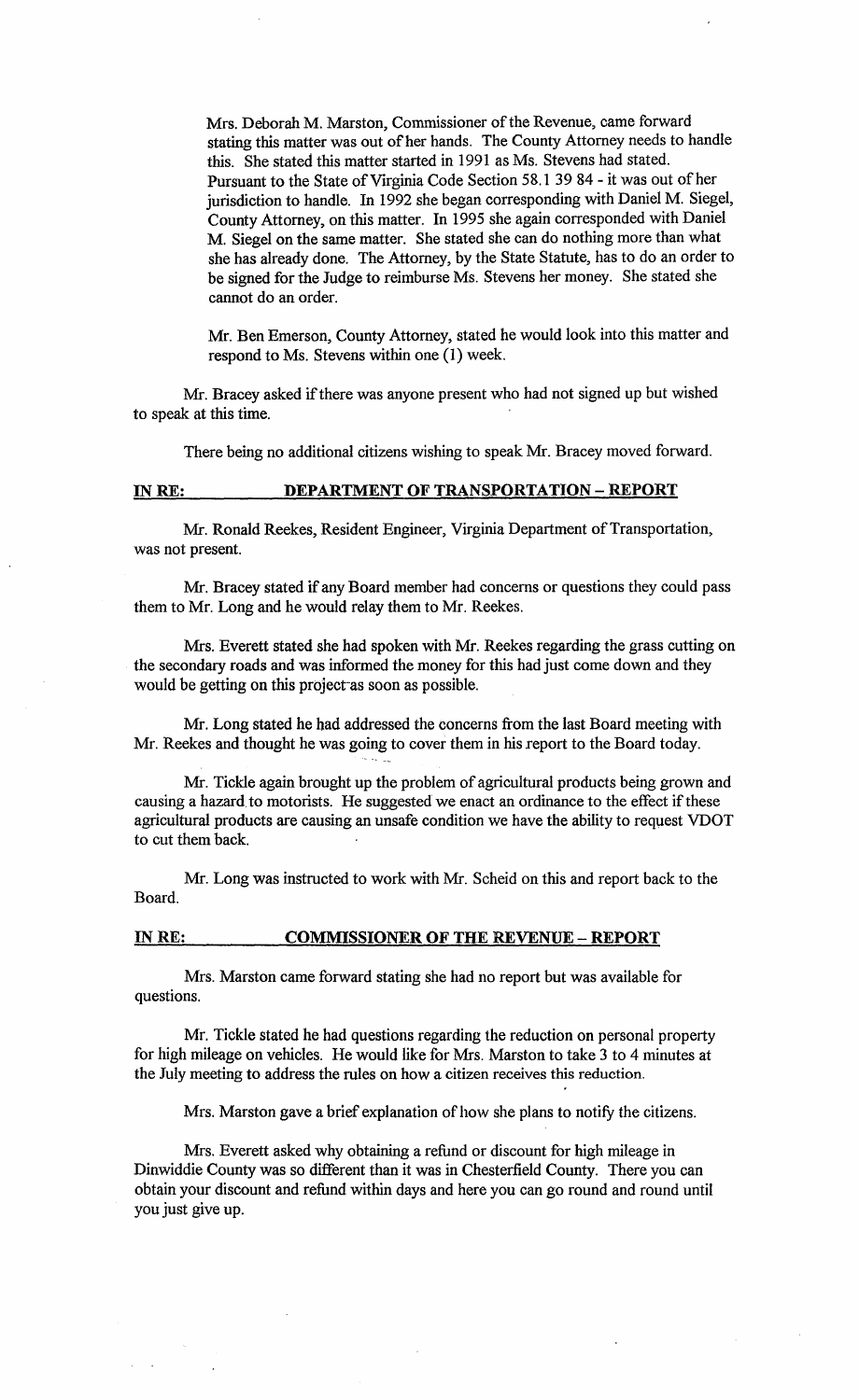$\begin{picture}(1,10) \put(0,0){\line(1,0){10}} \put(1,0){\line(1,0){10}} \put(1,0){\line(1,0){10}} \put(1,0){\line(1,0){10}} \put(1,0){\line(1,0){10}} \put(1,0){\line(1,0){10}} \put(1,0){\line(1,0){10}} \put(1,0){\line(1,0){10}} \put(1,0){\line(1,0){10}} \put(1,0){\line(1,0){10}} \put(1,0){\line(1,0){10}} \put(1,0){\line(1,0){10}} \put(1,0$ 

#### **INRE: TREASURER - REPORT**

I Mr. William E. Jones, Treasurer, was not present.

 $A = \frac{1}{2} \frac{d^2}{dx^2}$  , and the Mr. Bracey stated the Board had Mr. Jones' report and if they had questions please turn them over to Mr. Long. See the

## **INRE: COMMONWEALTH ATTORNEY - REPORT**

Mr. T. O. Rainey, Commonwealth Attorney, was not present. Mr. Long stated he thought Mr. Rainey was out of town.

Mrs. Ralph stated there was a letter placed before them advising them of an equipment purchase the Commonwealth Attorney's office was making due to additional funds allotted by the Compensation Board. This is one hundred (100%) percent Compensation Board funded in the amount of \$1,500.00: No action is required by the Board; this was for their information only.

### **INRE: SHERIFF'S DEPARTMENT - REPORT**

Sheriff Samuel Shands came forward to present his monthly report. He asked if the Board had any questions for him.

Mr. Tickle stated to Sheriff Shands that he had done an excellent job on the reduction on payments - prepayments on hospitalization and dental. He stated he wanted to go back to the accounts payable. He continued he had done ,some calculations when he was reading the Board Packets and there is one inmate that has spent numerous dollars, a minimum of about \$1,000.00. He stated he could see taking someone to the doctor's office but this is taxpayer's money. His question for Sheriff Shands was when we take inmates to the doctor and they receive prescribed drugs, how many days prescription to we fill.

Sheriff Shands stated we fill the prescription for the time period that the doctor prescribes regardless of how long the inmate is to be incarcerated.

Mr. Tickle stated his question is once they leave the jail they should be responsible. This was his opinion. After they leave the taxpayers should not be paying for their medication. Is this policy state wide or just our County.

Sheriff Shands stated once they leave we are not responsible for their medication.

Mr. Tickle continued - if Mike Tickle is incarcerated; goes to the doctor; receives a prescription - are we purchasing for 30 days or are we only purchasing the dosage for the days that Mike Tickle is incarcerated.

Sheriff Shands stated for the time Mike Tickle will be there.

Mr. Tickle stated his second question was, and he hated to be the bad guy, but didn't we hire a dispatcher last week or two weeks ago and now they have gone to a jailor. Is this common?

Sheriff Shands stated yes sir.

After a short discussion regarding the moving of employees from one position to another Mr. Tickle thanked Sheriff Shands for the information on the medical co-pay. He felt that this program will save the County several thousand dollars.

Mrs. Ralph stated the report the Board had requested regarding uniform purchases was included in the Board packet.

',[ii,"

C~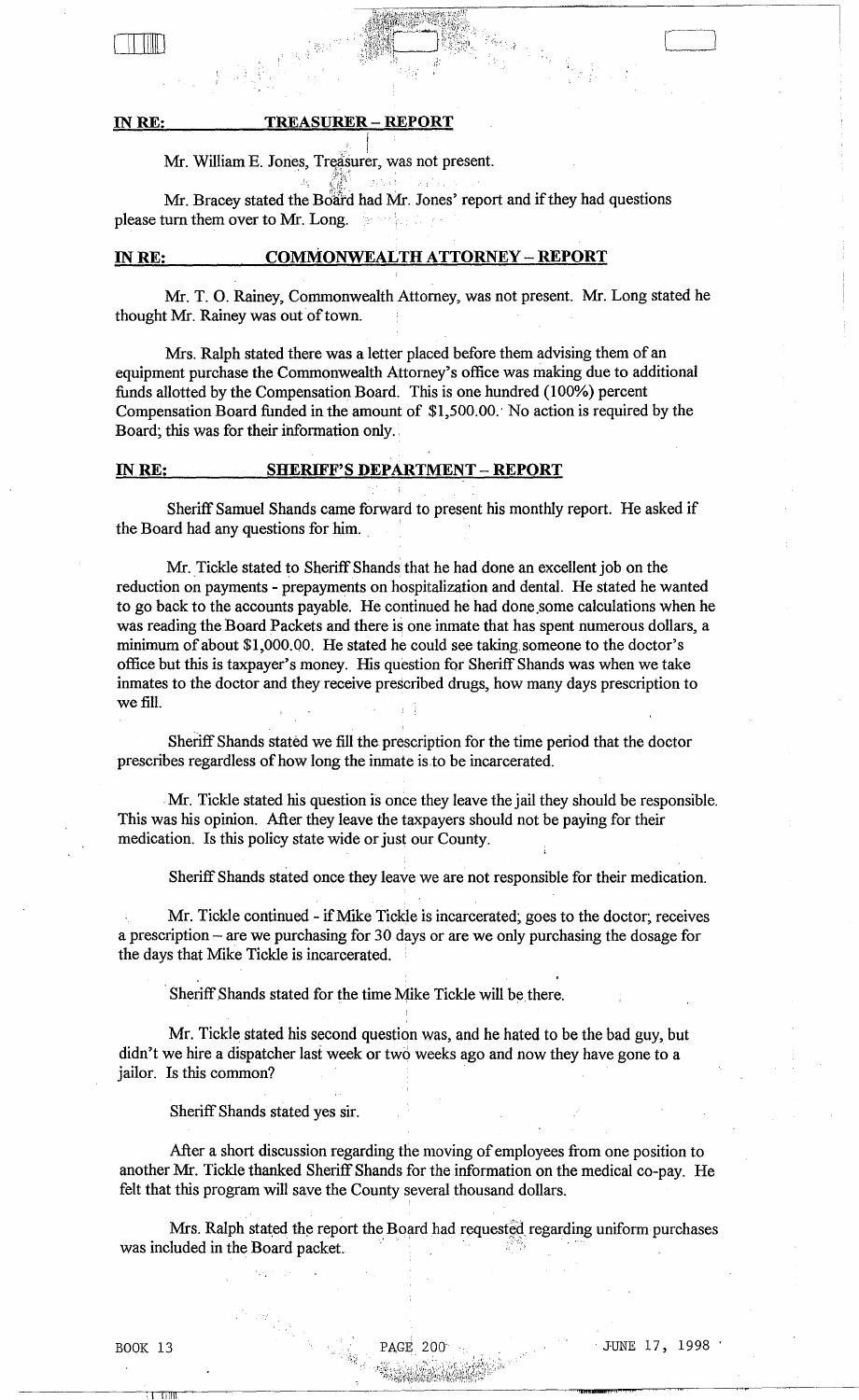Mr. Bracey stated this was a public report and any citizen who was interested was welcome to review it. He further stated it was very interesting.

The Sheriff stated when an employee leaves the Department all his clothes are turned in and when a new employee is hired any items that are currently available for distribution are checked for sizing and issued if appropriate.

## IN RE: BUILDING INSPECTOR – REPORT

Mr. Dwayne H. Abernathy, Building Inspector, came forward to present his monthly report. He asked the Board if they had any questions.

Mr. Tickle asked about the clearing of lots for new construction and why this debris is not cleared from the property instead of just pushing it into a large pile.

It was decided that Mr. Abernathy will monitor this practice and report back to the Board on his findings.

#### INRE: ANIMAL WARDEN - REPORT

Mr. Steve Beville, Animal Warden, came forward and presented his report for the month of May 1998. He asked if there were any questions regarding his report.

Mrs. Ralph stated revenue from the sale of dog tags was down 50% and asked if the animal warden knew of a reason for this. She reminded the Board that we are not enforcing confinement during the month of April, as it appears on the books, which could be resulting in some losses.

Mr. Bracey asked Mr. Beville is there was any reason we are not doing the confinement period. He directly asked Mr. Long ifhe was aware of any reason.

Mr. Long stated he did not.

Mr. Bracey again asked Mr. Beville if he knew a reason.

Mr. Beville stated with the staff he now had all they could do was handle the daily complaints. Mr. Beville stated he was unaware of this but had made arrangements in his 1998-99 Budget for checking on residents to assure purchases.

Mr. Long was instructed by the Board to discuss this with Mr. Beville.

### IN RE: DIRECTOR OF PLANNING - REPORT

Mr. William C. Scheid, Director of Planning, came before the Board to present his monthly report. He stated he was available for questioning.

Mrs. Everett stated Mr. Scheid should be commended on passing the Certified Erosion and Sediment Control Administrator. She felt this was valuable for the County.

There being no additional comments or questions for Mr. Scheid, Mr. Bracey moved forward.

#### INRE: ZONING ADMINISTRATOR - REPORT

""'I

Mr. John M. Altman, Jr., Zoning Administrator, came forward and presented his monthly report. He asked if the Board had any questions.

-I:

'--

There being none Mr. Bracey moved forward.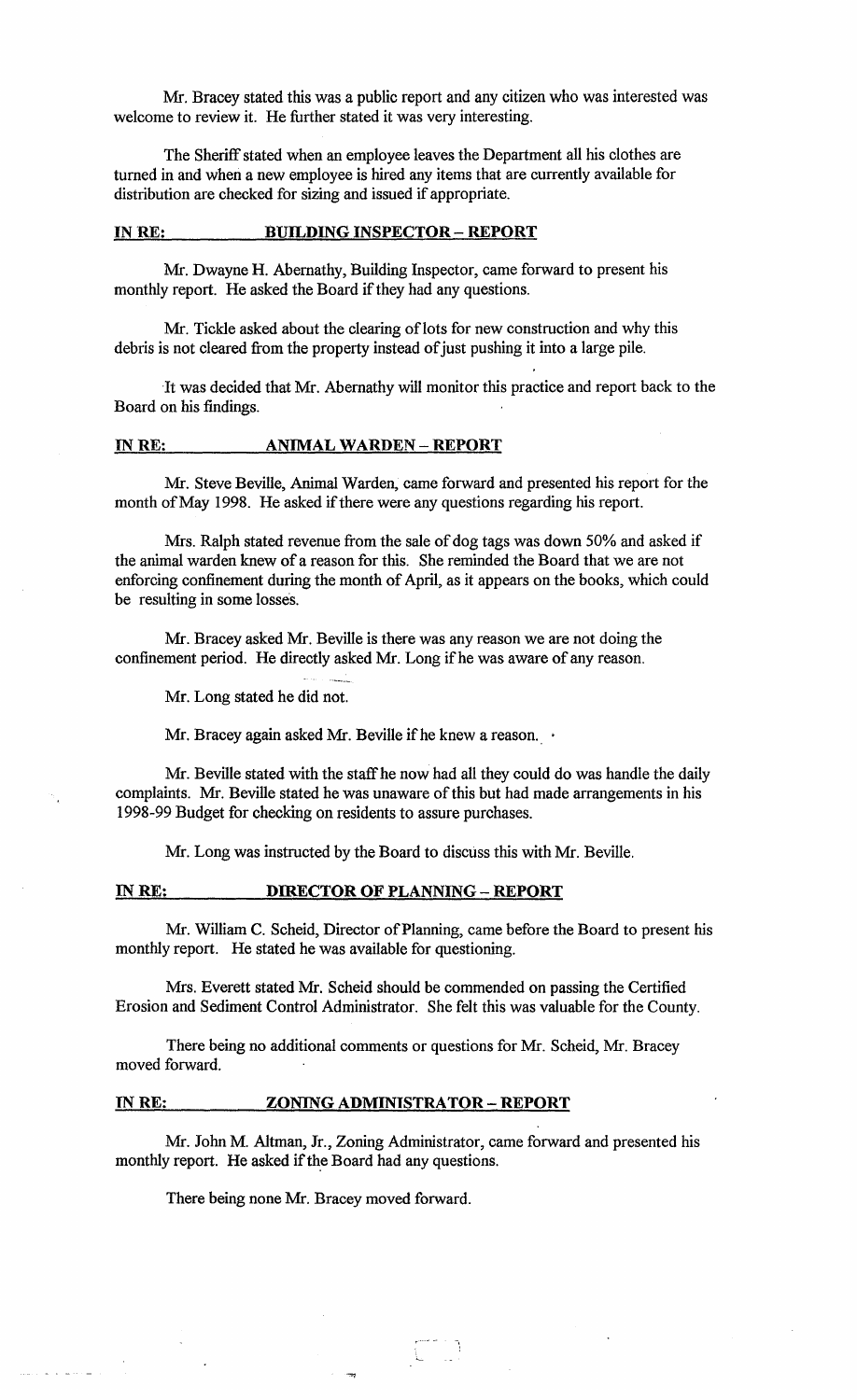

 $\bigotimes^{\textstyle\bigwedge\hspace{-0.1cm}\bigwedge\hspace{-0.1cm}^{-0.1cm}\hspace{-0.1cm}\bigwedge\hspace{-0.1cm}^{-0.1cm}\hspace{-0.1cm}\bigwedge\hspace{-0.1cm}$ 

 $\mathbb{X}^*$ 



Mr. Bracey asked Mr. Scheid about Green Acres Mobile Home Park recreation area.  $\log\hat{\beta}$ 

Mr. Scheid stated yes sir, the recreational area requirements have been met.

Mr. Bracey requested Mr. Scheid visit the Park and take photographs of this area for County records and future reference.

#### IN RE: SOCIAL SERVICES - REPORT

Mrs. Peggy McElveen, Director of Social Services, came forward stating she had nothing to report for her agency. She did,' however, want to share with the Board that the Governor of Virginia was planning a birthday party for all citizens over the age of one hundred (100). If anyone had names she asked them to please turn them in to her and she would forward them to the Governor's office. .

## IN RE: SUPERINTENDENT OF SCHOOLS - SUPPLEMENTAL APPROPRIATIONS

Mrs. Troilen Seward, Superintendent of Schools, came 'forward stating her first item was something that goes back about a year ago. As a part of the Crater Regional Partnership Strategic Economic Development Plan, Southside Virginia Regional Technology Consortium received \$50,000 to assist seven of its members with acquiring Internet access in their high schools. As fiscal agent for SVRTC, Dinwiddie County Schools received this \$50,000 for distribution to Dinwiddie, Petersburg, Hopewell, Prince George, Colonial Heights, Greensville, and Sussex school systems. The Federal George, Colonial Heights, Greensville, and Sussex school systems. Reimbursement for School Food-"Services will be about \$85,000 more than the amount included in the FY1998 School Budget. These funds will be needed by the School Food Program to cover the remaining expenditure for personnel and supplies. While there are no local funds involved in either of these adjustments, she did need the Board of Supervisors to authorize the expenditures via supplemental appropriations. At the June 9, 1998 meeting of the Dinwiddie County School Board, she was authorized to request FY1998 supplemental appropriations of \$50,000 in the SVRTC Fund and \$85,000 in the School Food Services Fund. .

Upon motion of Mrs. Everett, seconded by Mr. Clay, Mr. Moody, Mr. Clay, Mr. Tickle, Mrs. Everett, Mr. Bracey voting "aye",

BE IT RESOLVED by the Board of Supervisors of Dinwiddie County, Virginia that authorization is granted for, supplemental appropriations of \$50,000 in the SVRTC Fund and \$85,000 in the School Food Services Fund for the FY98 School Budget. ,

#### INRE: OFFICE ON YOUTH AND COMMUNITY SERVICES - COMPREHENSIVE SIX-YEAR PLAN FOR DINWIDDIE COUNTY YOUTH

Ms. Francene C. Newman, Director Office on Youth and Community Services, came forward and presented a synopsis of the Comprehensive Plan for Positive Youth Development for the children and youth of Dinwiddie County.

#### IN RE: RECREATION - REPORT

Mr. Timothy C. Smith, Recreation birector, came forward to present his monthly report.

I I \$'1111\ flm \_\_ t.lil"tj..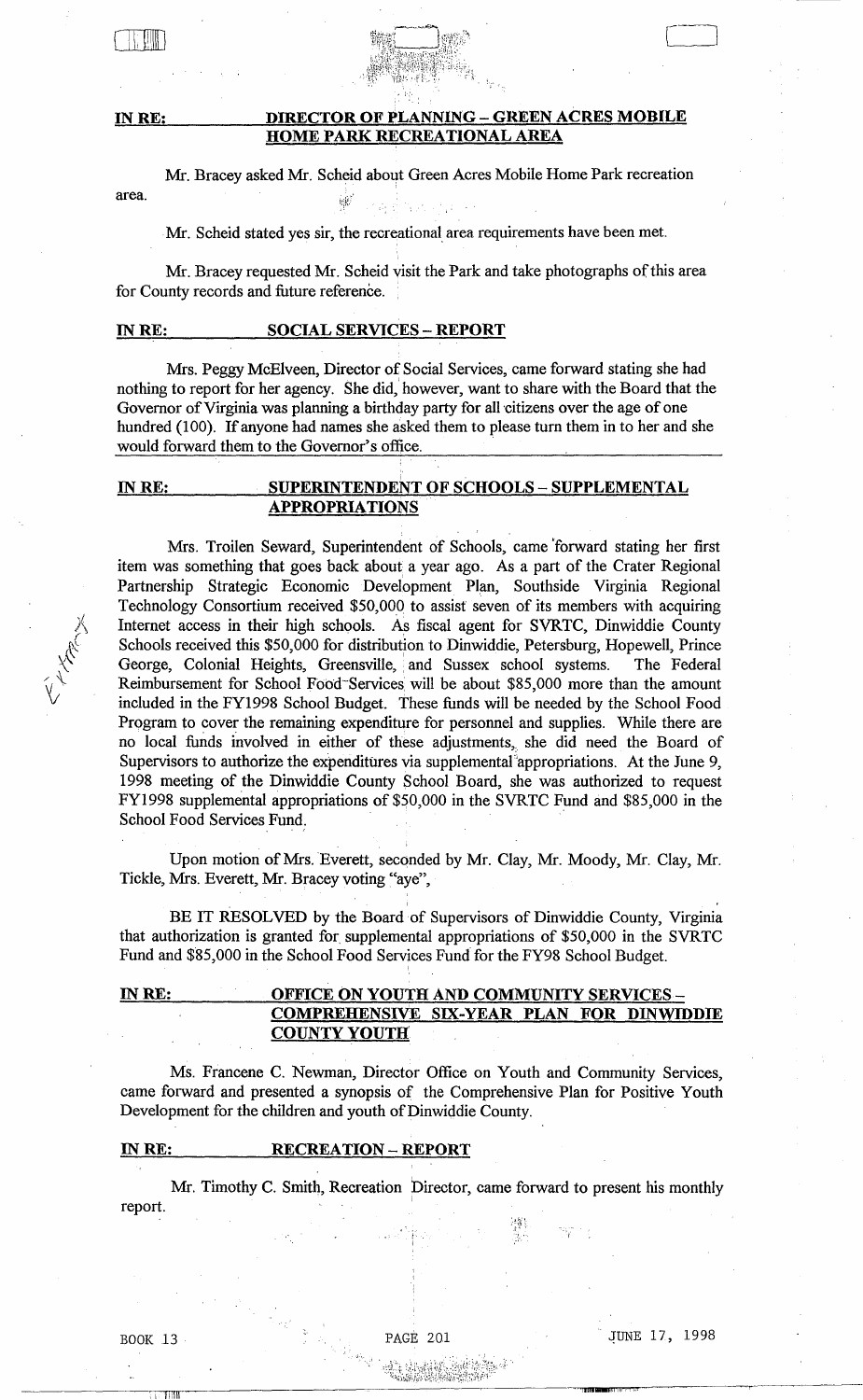Mr. Tickle requested a breakdown of percentages, breakouts of groups and other such additional information that will help identify ages etc.

Mr. Smith continued by making presentations of award to several senior citizens of Dinwiddie County. These awards read as follows: Presented to (name) for your participation in the 1998 Virginia Senior Games; and for being an active Dinwiddie resident representing L.I.F.E. 's Opportunities to the fullest. These awards were signed by Edward A. Bracey, Jr., Chairman, Board of Supervisors and Timothy C. Smith, Director of Parks and Recreation. Those receiving awards included: Floyd Akins, Jr.; Margaret Akins; Mary Ayscue; Robert "Bookie" Belcher; Elsie Bushman; William Howard Carmichael; Ruth Thompson; Calvin Vaughan; Howard Blackwell; and Beasley Jones. We are very proud of these citizens and their showing at these games. Mr. Smith stated he attended the opening ceremonies on May 27<sup>th</sup> in Williamsburg and was very pleased.

Mr. Belcher stated their organization does accept donations and they will be needing help to send these citizens to Florida for the Nationals next year.

## INRE: WASTE MANAGEMENT - REPORT

Mr. Dennis King, Director of Waste Management, came before the Board and presented his report for the months of May and June 1998.

Mr. King alerted the Board to the new signs that have been placed at some dumpster sites. He stated they seem to be working. The signs basically state if you are not a Dinwiddie County resident then do not use our dumpsters. There was additional conversation regarding the use of our dumpsters by people who do not have Dinwiddie County stickers on their vehicles.

#### IN RE: PUBLIC SAFETY OFFICER -- REPORT

Mr. David M. Jolly, Public Safety Officer, came forward to present his monthly report.

Mr. Tickle stated he was most impressed with Namozine Fire Department. He felt the citizens should know the hard work they did and the money that was saved.

Mr. Jolly stated that Unit will be on display at the next evening meeting. It was a \$6, 710.50 savings.

Mrs. Everett stated she would like to see the Board draw up a letter of commendation to the Namozine Volunteer Fire Department to be presented to them at the July  $1<sup>st</sup>$  meeting when they bring the Unit for display.

Mr. Jolly was instructed to draft the commendation for presentation July 1, 1998.

#### IN RE: FIRE & RESCUE ASSOCIATION - REPORT

Mr. Jolly asked if there were any questions regarding the Fire and Rescue Association report.

There being none Mr. Bracey moved forward.

#### IN RE: COUNTY ATTORNEY - REPORT

Mr. Ben Emerson, County Attorney, stated he had no monthly report but was available for questions.

Mr. Bracey asked Mr. Emerson to move as expeditiously as possible on Ms. Stevens' refund.

Mr. Emerson stated he would find out and handle this situation immediately.

r---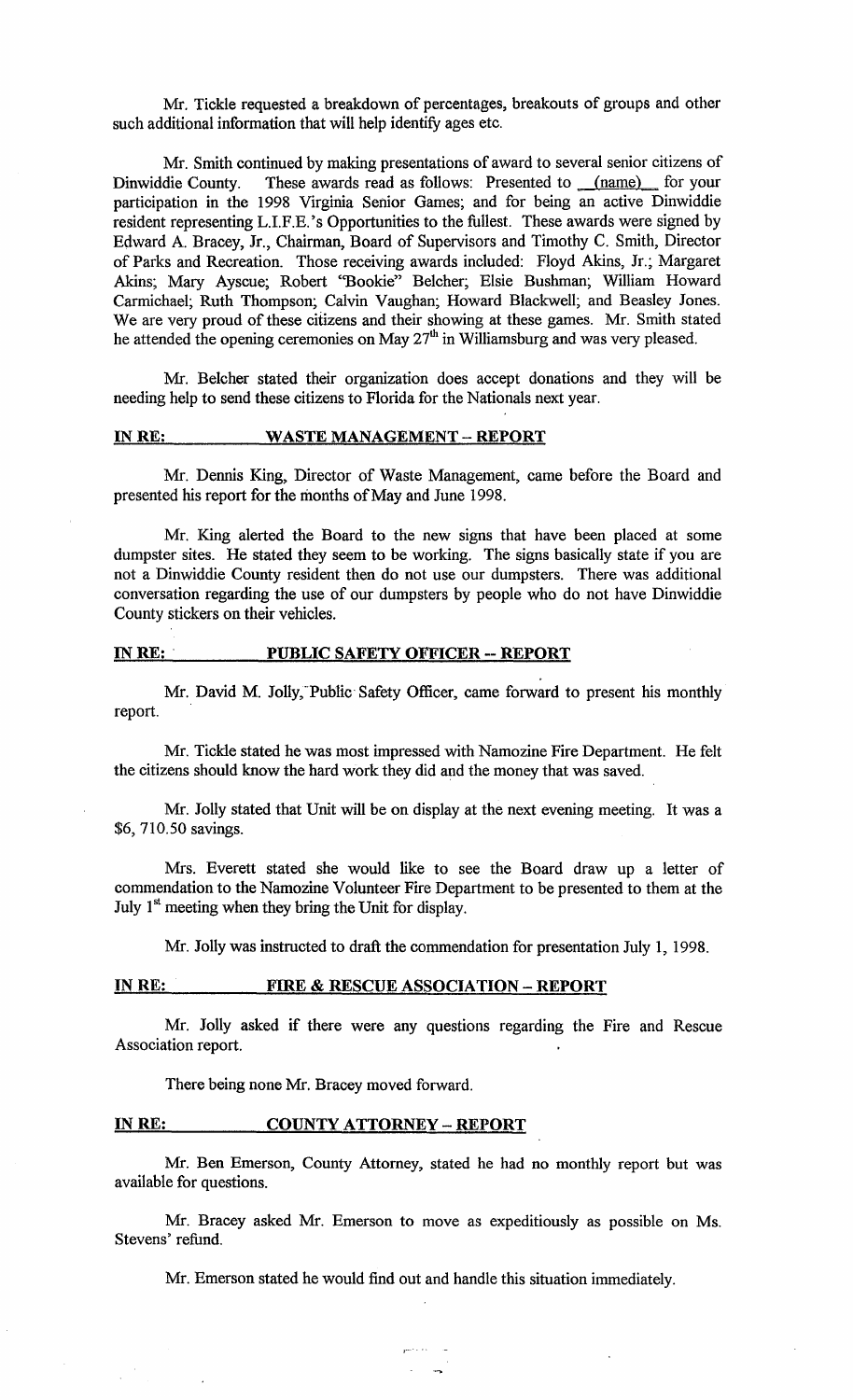$\Box$ 

### IN RE: CONSTRUCTION INSPECTOR - REPORT

Mr. Donald W. Faison, Construction Inspector, came forward to present his monthly report. He stated he had one item he wanted to elaborate on. He reported the fixed seating for the Juvenile and Domestic Relations Court would be in on Monday.

Mr. Moody asked Mr. Faison about the seating in the jury box. He stated when you look over you cannot see. Also he was concerned about the judge's chairs being so low down.

Mr. Faison stated they were already looking into the jury box.

#### IN RE: APPOINTMENTS - SOCIAL SERVICES BOARD

Mrs. Mann stated there are two (2) positions available on the Social Services Board. We have two (2) applications for these positions from Mary Elizabeth Wynn and Arlick Brockwell. They have both been serving on this Board since 1994 and are both seeking reappointment.

Upon motion of Mr. Clay, seconded by Mrs. Everett, Mr. Moody, Mr. Clay, Mr. Tickle, Mrs. Everett, Mr. Bracey voting "aye",

BE IT RESOLVED by the Board' of Supervisors of Dinwiddie County, Virginia that Mary Elizabeth Wynn and Arlick Brockwell are re-appointed to the Social Services Board for a term expiring June 30, 2002.

## INRE: APPOINTMENTS- CRATER DISTRICT PLANNING COMMISSION (CDPC) & METROPOLITAN PLANNING ORGANIZATION (MPO)

Mrs. Mann continued that there is one position open on the Crater District Planning Commission & Metropolitan Planning Organization. This position must be filled with a Board member. Mrs. LeeNora V. Everett has been serving on this Board since 1992 and is seeking reappointment.

Upon motion of Mr. Moody, seconded by Mr. Clay, Mr. Moody, Mr. Clay, Mr. Tickle, Mrs. Everett, Mr. Bracey voting "aye",

BE IT RESOLVED by the Board of Supervisors of Dinwiddie County, Virginia that Mrs. LeeNora V. Everett is re-appointed to the Crater District Planning Commission & Metropolitan Planning Organization for a term expiring June 30, 1999.

## IN RE: APPOINTMENTS - APPOMATTOX REGIONAL LIBRARY **BOARD**

Mrs. Mann reported there is one appointment open on the Appomattox Regional Library Board. She stated she had sent out applications but none have been received back. Hopefully there will be an applicant by the next meeting.

#### INRE: 1998-1999 BUDGET AMENDMENTS

 $\label{eq:3.1} \begin{array}{lllllllllllllll} \mathbb{E}[\mathbf{A}^{\text{in}}_{\mathbf{A}}] & \mathbb{E}[\mathbf{A}^{\text{in}}_{\mathbf{A}}] & \mathbb{E}[\mathbf{A}^{\text{in}}_{\mathbf{A}}] & \mathbb{E}[\mathbf{A}^{\text{in}}_{\mathbf{A}}] & \mathbb{E}[\mathbf{A}^{\text{in}}_{\mathbf{A}}] & \mathbb{E}[\mathbf{A}^{\text{in}}_{\mathbf{A}}] & \mathbb{E}[\mathbf{A}^{\text{in}}_{\mathbf{A}}] & \mathbb{E}[\math$ 

Mrs. Ralph came forward to present the proposed amendments to the 1998-1999 Budget. There are as follows:

#### REVENUE

General Fund: . Existing Amended Change I Compensation Board

 $\frac{1}{1}$  . The contract of the contract of the contract of  $\frac{1}{2}$  ,  $\frac{1}{2}$  ,  $\frac{1}{2}$  ,  $\frac{1}{2}$  ,  $\frac{1}{2}$  ,  $\frac{1}{2}$  ,  $\frac{1}{2}$  ,  $\frac{1}{2}$  ,  $\frac{1}{2}$  ,  $\frac{1}{2}$  ,  $\frac{1}{2}$  ,  $\frac{1}{2}$  ,  $\frac{1}{2}$  ,  $\frac{1$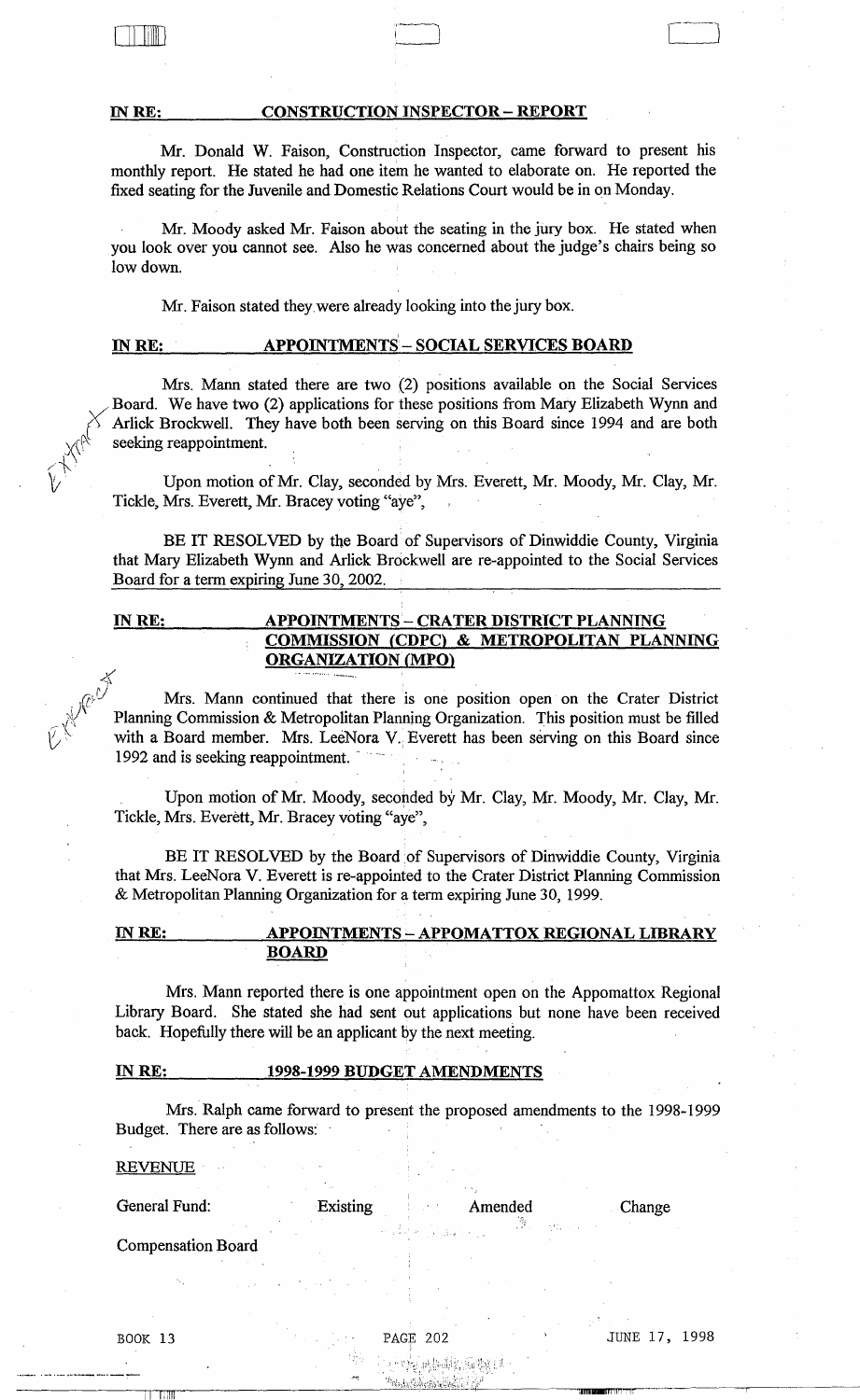| 1,225,000 | 1,296,773 | 71,773                                                                                                                                                                        |
|-----------|-----------|-------------------------------------------------------------------------------------------------------------------------------------------------------------------------------|
|           |           |                                                                                                                                                                               |
| -0-       | 6,605,000 | 6,605,000                                                                                                                                                                     |
|           |           |                                                                                                                                                                               |
|           |           |                                                                                                                                                                               |
| 1,080,008 | 1,160,768 | 80,760                                                                                                                                                                        |
| 26,350    | 32,350    | 6,000                                                                                                                                                                         |
|           |           |                                                                                                                                                                               |
| 6,000,000 | 6,605,000 | 605,000                                                                                                                                                                       |
|           |           |                                                                                                                                                                               |
| 80,000    | 102,894   | 22,894                                                                                                                                                                        |
| 115,000   | 136,177   | 21,177                                                                                                                                                                        |
|           |           | (Increase funded by State Funds & transfer of \$14,000 from Life Insurance Premiums<br>(Pay Plan Adjustments - Provided by \$6,000 transfer from Life Insurance Premiums from |

#### **TRANSFERS**

The State has provided a "holiday" from Life Insurance Premiums for FY 98-99 resulting in \$20,000 which is available for other uses in the budget. As indicated above our recommendation is:

- 1. Transfer \$14,000 to the Sheriff for the three new L7 positions for fringe benefits.
- 2. Transfer \$6,000 to Internal Services for the Pay Plan adjustments adopted at the June 3, 1998 meeting.

\*Note: The amount of the salary increases for State employees scheduled for December is unknown at this time; therefore, they will be presented for approval when we receive the final allocation by the State. Since these were not known at budget time, they will have to be additional appropriations.

There were some proposed Industrial Access changes which Mrs. Ralph asked not be included at this time.

Upon motion of Mrs. Everett, seconded by Mr. Clay, Mr. Moody, Mr. Clay, Mr. Tickle, Mrs. Everett, Mr. Bracey voting "aye",

BE IT RESOLVED by the Board of Supervisors of Dinwiddie County, Virginia that the amendments, including transfers, to the FY 1998-1999 Budget are approved as presented.

**INRE: AMENDMENTS - REVISED FY 1999 SCHOOL BOARD BUDGET**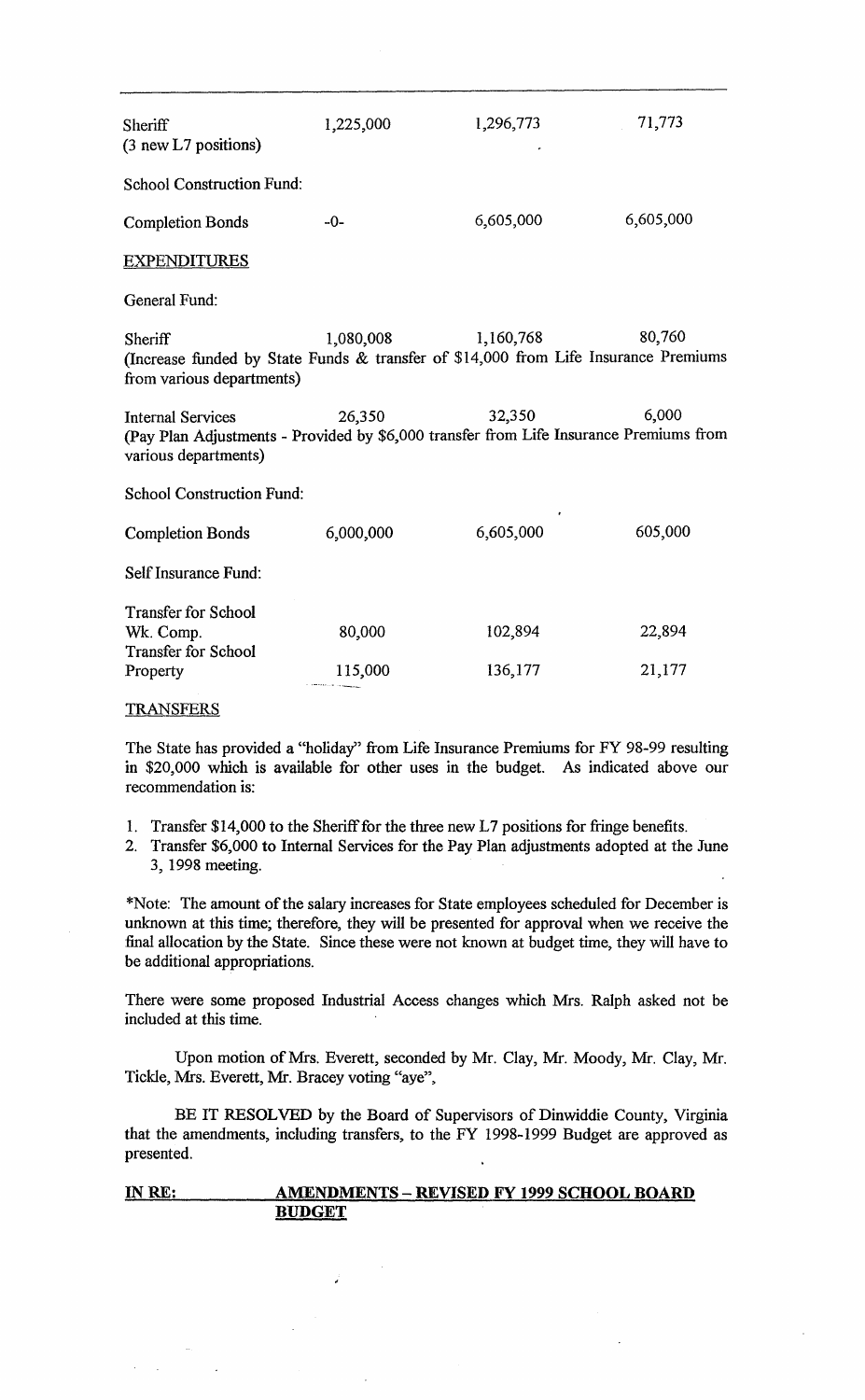$\overline{a}$  ,  $\overline{a}$  ,  $\overline{a}$  ,  $\overline{a}$  ,  $\overline{a}$  ,  $\overline{a}$  ,  $\overline{a}$  ,  $\overline{a}$  ,  $\overline{a}$  ,  $\overline{a}$  ,  $\overline{a}$  ,  $\overline{a}$  ,  $\overline{a}$  ,  $\overline{a}$  ,  $\overline{a}$  ,  $\overline{a}$  ,  $\overline{a}$  ,  $\overline{a}$  ,  $\overline{a}$  ,  $\overline{a}$  ,

Mrs. Seward came forward and presented the revisions to the FY 1999 School Board Budget. The first major revisions were to comply with the Board of Supervisors reduction of\$100,000 and the movement of \$292,460 from Maintenance and Operation to a special School Construction Fund. Subsequent to these changes, there have been numerous changes in state and federal revenue which have resulted in modifications to the expenditure budget. The spread sheet included in the Board packets reflects these changes to the various categories of the Revised FY 1999 School Board Budget. The instmction category has the largest positive change, but nearly all of the increases are in specified areas such as remedial summer' school, the reduction of primary class size, or specific federal programs. The actual amount for state basic aide, the ADM amount, was reduced by the state as late as the veto session of the General Assembly. The increase in Administration, Attendance and Health is the result of some additional state funding which is designated by the state to increase nursing services for the children. The decrease in the Transportation category is the result of having to make some hard decisions about delaying some purchases. Maintenance and Operation has a small increase, but this is the result of several reductions and a requisite \$59,071 increase in the transfer from the Self-Insurance Fund to cover the new premiums. The reduction in Facilities is due to anticipated lower costs for the Fluor Daniel Groundwater Technology Incorporated monitoring services.

Upon motion of Mrs. Everett, seconded by Mr. Moody, Mr. Moody, Mr. Clay, Mr. Tickle, Mrs. Everett, Mr. Bracey voting "aye",

BE IT RESOLVED by the Board of Supervisors of Dinwiddie County, Virginia that the Revised FY 1999 School Board Budget as presented is hereby adopted by category.

#### INRE: COUNTY ADMINISTRATOR COMMENTS - DISTRICT 19 COMMUNITY SERVICES BOARD

Mr. Long stated he had included information in the Board packet from District 19 Community Services Board. This year's General Assembly amended Section 37.1 of the Code of Virginia, effective July 1, 1998, which will require localities to perform certain functions relating to their community services board. Section 37.1-194 requires "every county or city or combination of cities and counties or counties and cities that have established a community services board shall, in consultation with its community services board, designate its board as an operating community services board, an administrative policy community services board or a iocal government department with a policy-advisory board community services board". At it's May meeting, District 19's Board of Directors elected to designate our board as an operating board (designation maintains District 19's current structure) and is requesting that each of their localities make this designation by July 31, 1998. Mr. Long stated he planned to request Mr. Joseph E. Hubbard, C.P.A., and Executive Director, to attend the July  $15<sup>th</sup>$  meeting to address any questions the Board might have.

## INRE: COUNTY ADMINISTRATOR COMMENTS - ADELPHIA **CABLE**

Mr. Long continued he had included a recent letter he received from Mr. Luke Matthews, General Manager of Adelphia Cable, explaining additional channels are being added and a rate change information sheet. He felt this would be helpful to the Board in addressing these matters with the public.

## IN RE: COUNTY ADMINISTRATOR COMMENTS - STATE GRANT FOR OLD DINWIDDIE COUNTY COURTHOUSE

Mr. Long stated Mrs. Ralph had one item which just recently came in from the State.

Mrs. Ralph stated we had requested the General Assembly to consider a grant for our old courthouse for renovations. They have formally notified us the 1998 General

, .

li;m~'

BOOK 13 **PAGE 203** PAGE 203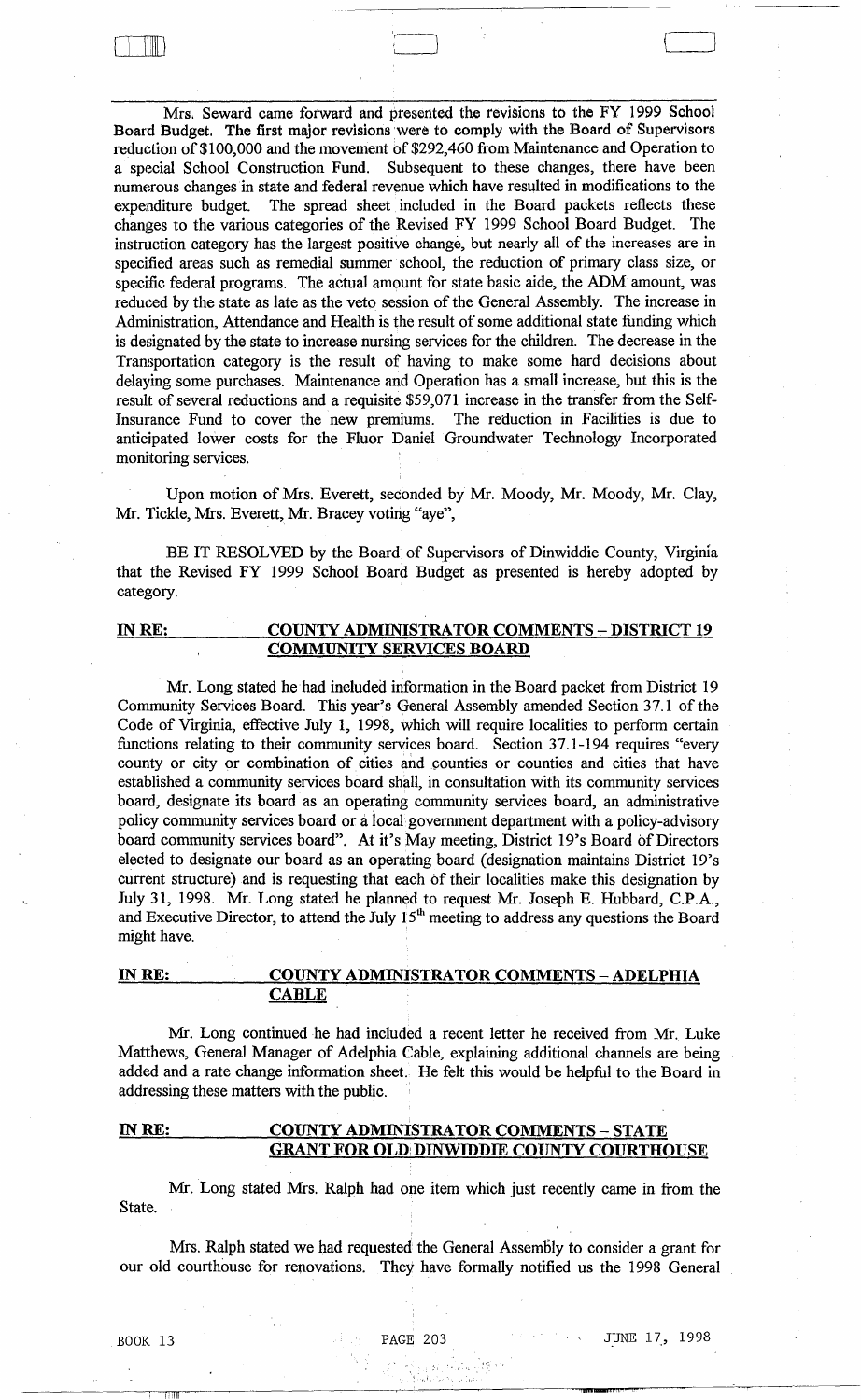Assembly appropriated \$100,000 for rehabilitation at Old Dinwiddie County Courthouse for the 1998-2000 biennium. This amount will be available July 1, 1998 and must be spent prior to June 30, 1999. These state funds must be matched dollar for dollar with non-state funds or with in-kind goods and services. Mrs. Ralph stated there was an agreement that needed to be signed to accept the money. Mrs. Ralph stated the State did want an easement to the property to secure this money.

Upon motion of Mr. Clay, seconded by Mrs. Everett, Mr. Moody, Mr. Clay, Mr. Tickle, Mrs. Everett, Mr. Bracey voting "aye",

BE IT RESOLVED by the Board of Supervisors of Dinwiddie County, Virginia that authorization is granted for the County Administrator to sign the State Grant Agreement to accept the \$100,000 in grant funds, which is a dollar or dollar match for restoration of the Old Dinwiddie County Courthouse.

## IN RE: **HEALTH DEPARTMENT - TREE REMOVAL AND LIMBING**

Mrs. Ralph continued the Board had been talking about doing something with the Health Department building. There are two trees that are right up against the building. There are also several trees in the yard which need to have the limbs trimmed. She stated she had two (2) bids and was trying to obtain a third one. She stated she would like to request permission for the County Administration to work with the low bidder.

Mr. Moody stated he had another local tree service he would like for us to contact for a bid.

Upon motion of Mrs. Everett, seconded by Mr. Clay, Mr. Moody, Mr. Clay, Mr. Tickle, Mrs. Everett, Mr. Bracey voting "aye",

BE IT RESOLVED by the Board of Supervisors of Dinwiddie County, Virginia that authorization is granted to County Administration to work with the low bidder on a contract to have the trees removed and limbs trimmed from the trees in front of the Health Department and surrounding grounds.

## IN RE: COMMENTS - OLD HICKORY VOLUNTEER FIRE DEPARTMENT

Mrs. Ralph stated Mr. Charles Rideout from Old Hickory Volunteer Fire Department had been in to see her regarding some property a citizen wished to donate to the Department. The property would be used to build an extension on the back of the firehouse. She requested permission for the County Attorney to prepare the deed.

Upon motion of Mr. Clay, seconded by Mr. Moody, Mr. Moody, Mr. Clay, Mr. Tickle, Mrs. Everett, Mr. Bracey voting "aye",

BE IT RESOLVED by the Board of Supervisors of Dinwiddie County, Virginia that authorization is granted for the County Attorney to prepare the deed for the property being donated to Old Hickory Volunteer Fire Department.

## INRE: BOARD MEMBER COMMENTS

Mr. Clay - He stated he would like an update on Walkers Mill Road. They had placed some crusher run on the worst part but it still needed attention. He stated if someone does not watch out they were also going to tear up Route 40.

Mrs. Everett - She stated she was pleased to see that Adelphia was going to expand the service area and that as of August 1 they will be adding the Disney Channel to their basic service.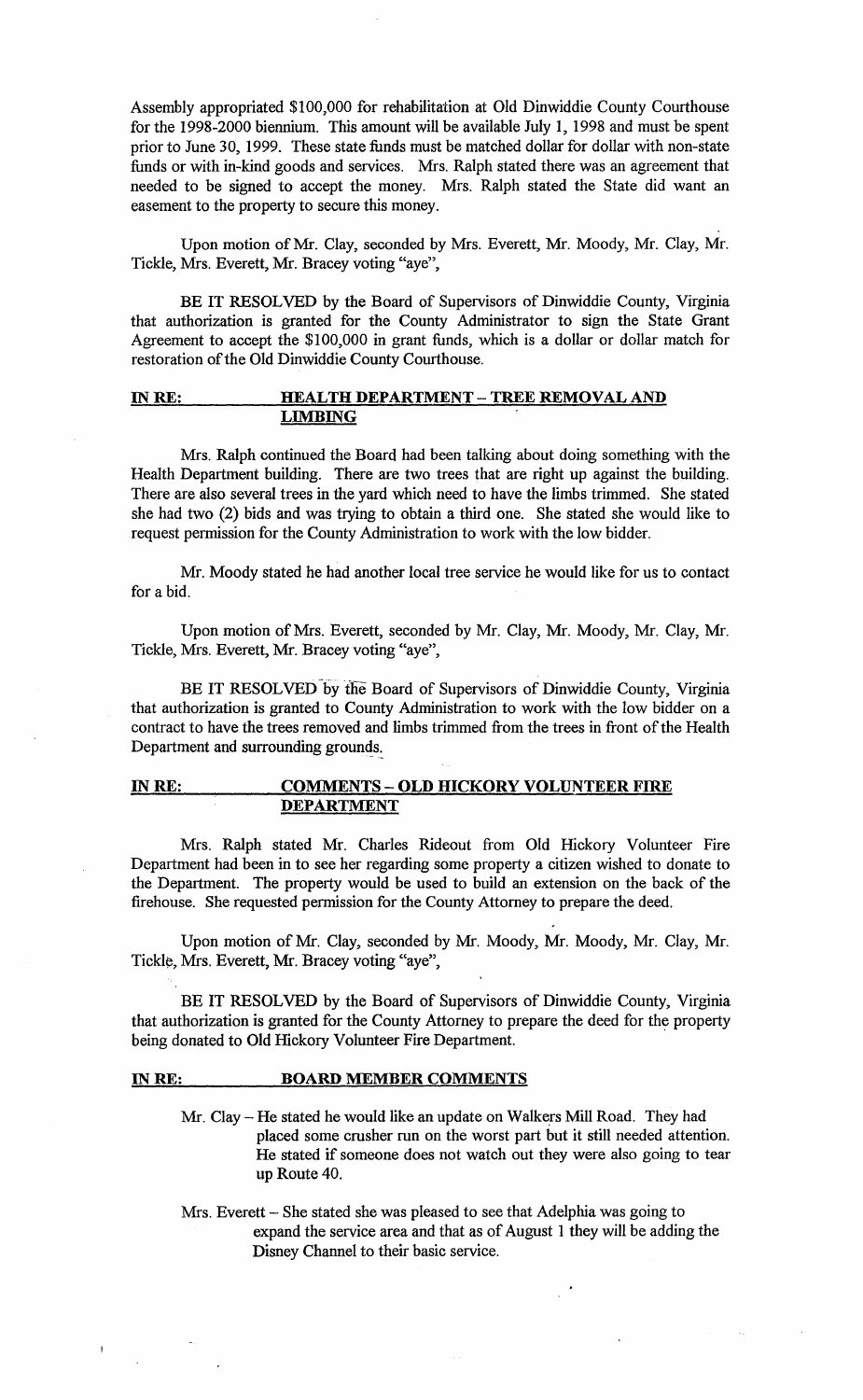$\Box$ 

Mr. Moody – He stated he had lost a close neighbor yesterday evening in a tractor accident. He urged all farmers to be safer when operating heavy machinery. .

> Mrs. Everett stated they will be having another farmer safety class in the fall or spring and urged all farmers to attend.

Mr. Tickle - No comments

signs. Mr. Bracey - He asked Mr. Long to please ask Mr. Reekes about his 4-way stop

#### INRE: RECESS - FIVE (5) MINUTE

Mr. Bracey called for a five (5) minute recess at 3:50 P.M. followed by the Executive Session.

#### RE: EXECUTIVE SESSION

, Upon motion of Mr. Clay, seconded by Mr. Moody, Mr. Moody, Mr. Clay, Mr. Tickle, Mrs. Everett, Mr. Bracey voting "aye" pursuant to the Virginia Freedom of Information Act, Section 2.1-344 (A) - 1 Discussion of employment, salaries, disciplining of public officers, appointees, or employees of any public body (Custodians); Section 2.1- 344 (A) - 3 Discussion or consideration of the condition, acquisition or use of real property for public purpose, or of the disposition of publicly held property; Section 2.1- 344 (A) - 6 Investment of public funds; and Section 2.1-344 (A) - 7 Consultation with legal counsel (Inducement Agreement Update - Access Road Contract - Group Home Litigation) the Board moved into Executive Session at 3:55 P.M.

A vote having been made and approved the meeting reconvened into Open Session at 5:00 P.M.

#### IN RE: CERTIFICATION

Upon motion of Mr. Clay, seconded by Mr. Moody, Mr. Moody, Mr. Clay, Mr. Tickle, Mrs. Everett, Mr. Bracey voting "aye", the following resolution was adopted:

WHEREAS, the Board of Supervisors of Dinwiddie County convened an executive meeting on this date pursuant to an affirmative recorded vote and in accordance with the provisions of the Virginia Freedom of Information Act; and

WHEREAS, Section 2.1-344.1 of the Code of Virginia requires a certification by the Board of Supervisors of Dinwiddie County, that such Executive meeting was conducted in conformity with Virginia law;

NOW THEREFORE BE IT RESOLVED that the Board of Supervisors of Dinwiddie County, Virginia, hereby certifies that, to the best of each member's knowledge, (1) only public business matters lawfully exempted from open meeting requirements by Virginia law Were discussed in the executive meeting to which this certification resolution applies; and (2) only such public business matters as were identified in the motion convening the executive meeting were heard, discussed or considered by the Board of Supervisors of Dinwiddie County, Virginia.

## INRE: PUBLIC SAFETY OFFICER - CARSON VOLUNTEER FIRE DEPARTMENT

Mr. Long asked the Board to authorize the Public Safety Officer to respond to Prince George County's Public Safety Officer regarding the Carson tanker truck and their request for our participation in the funding of that truck in accordance with Mr. Jolly's three recommendations made in his letter of June 11, 1998 to the Board.

,r

 $\cdots$ 

. Also in the contract of the contract of the contract of the contract of the contract of the contract of the contract of the contract of the contract of the contract of the contract of the contract of the contract of the